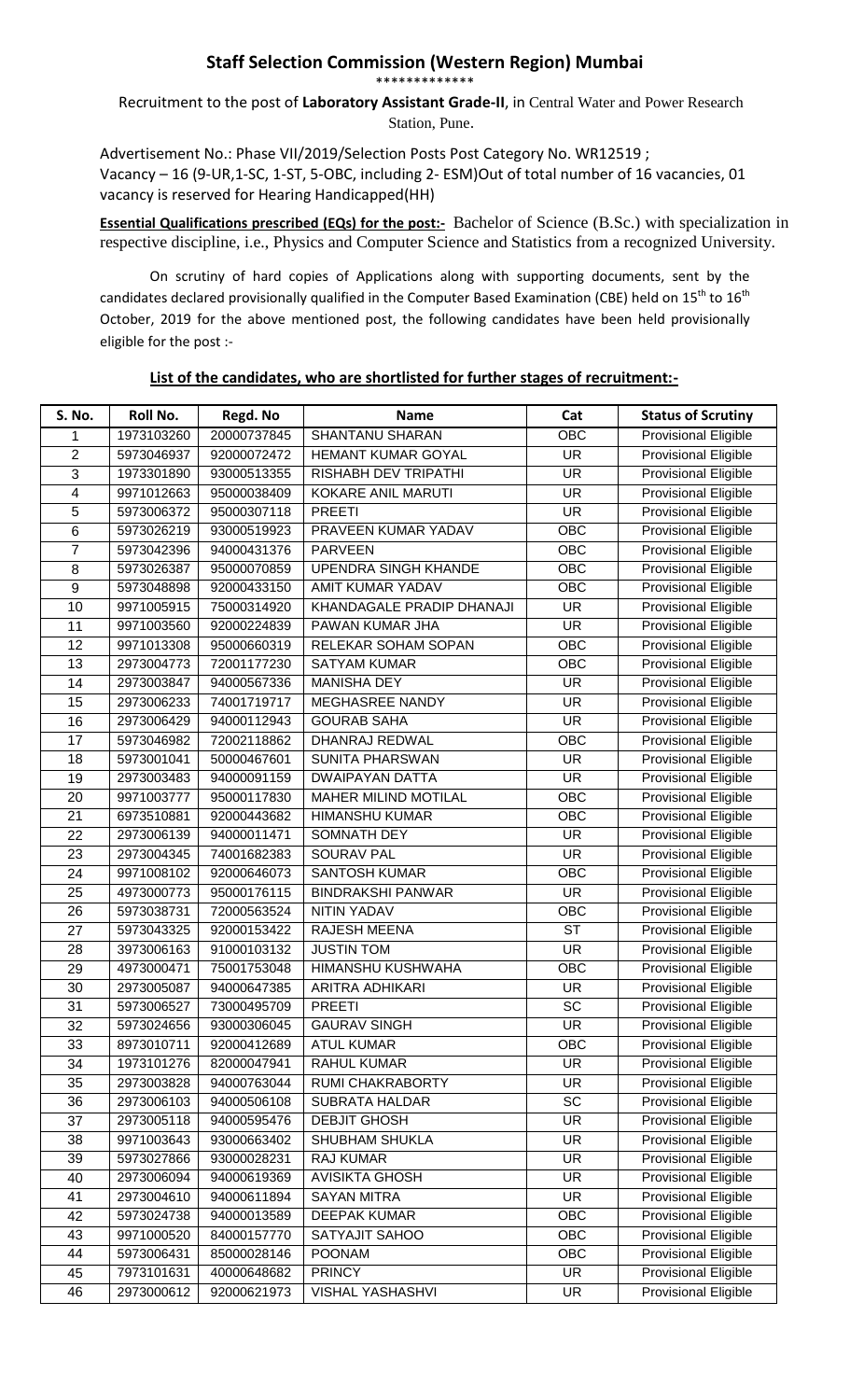| S. No. | Roll No.   | Regd. No    | <b>Name</b>                 | Cat                      | <b>Status of Scrutiny</b>   |
|--------|------------|-------------|-----------------------------|--------------------------|-----------------------------|
| 47     | 1973200710 | 92000182863 | <b>MANILAL</b>              | <b>OBC</b>               | <b>Provisional Eligible</b> |
| 48     | 5973024299 | 72001127696 | <b>KAPIL KUMAR</b>          | <b>OBC</b>               | <b>Provisional Eligible</b> |
| 49     | 5973011585 | 72001598752 | <b>MD SHAHNAWAZ</b>         | OBC                      | <b>Provisional Eligible</b> |
| 50     | 9971008142 | 95000447685 | SOMVANSHI DATTA DIGAMBAR    | $\overline{\mathsf{UR}}$ | <b>Provisional Eligible</b> |
| 51     | 2973003981 | 84000081080 | RAJDEEP GHOSH               | OBC                      | <b>Provisional Eligible</b> |
| 52     | 2973010503 | 94000499670 | <b>ANAY MANDAL</b>          | <b>SC</b>                | Provisional Eligible        |
| 53     | 2973003729 | 74000623574 | RANADA PRASAD SAHA          | $\overline{SC}$          | <b>Provisional Eligible</b> |
| 54     | 2973005357 | 94000240320 | <b>INDRANIL BANERJEE</b>    | <b>UR</b>                | <b>Provisional Eligible</b> |
| 55     | 2973010699 | 92000360644 | <b>VIKRAM KUMAR</b>         | <b>UR</b>                | <b>Provisional Eligible</b> |
| 56     | 2973004355 | 94000426595 | <b>DIPTI DAS</b>            | <b>UR</b>                | Provisional Eligible        |
| 57     | 5973017057 | 50000565513 | <b>SWATI GARG</b>           | <b>UR</b>                | <b>Provisional Eligible</b> |
| 58     | 2973011036 | 94000623735 | <b>SOUMITRA DAS</b>         | <b>UR</b>                | <b>Provisional Eligible</b> |
| 59     | 1973104252 | 92000004646 | RAHUL KUMAR SINGH           | OBC                      | Provisional Eligible        |
| 60     | 1973104879 | 72000257967 | <b>MD JAVED</b>             | <b>UR</b>                | <b>Provisional Eligible</b> |
| 61     | 2973011071 | 94000695628 | PRITAM DAS                  | <b>OBC</b>               | <b>Provisional Eligible</b> |
| 62     | 2973012666 | 94000561786 | <b>DEBASISH BHOI</b>        | OBC                      | Provisional Eligible        |
| 63     | 9971000406 | 72001545966 | PRASHANT SHARMA             | <b>UR</b>                | <b>Provisional Eligible</b> |
| 64     | 5973023863 | 85000020992 | <b>GAUTAM KUMAR</b>         | <b>OBC</b>               | <b>Provisional Eligble</b>  |
| 65     | 2973004636 | 94000127644 | <b>MONALISA MAHAPATRA</b>   | <b>UR</b>                | <b>Provisional Eligible</b> |
| 66     | 5973047005 | 20000729087 | RAJAT KUMAR AGARJEE         | OBC                      | <b>Provisional Eligible</b> |
| 67     | 2973004176 | 40000627249 | SOUMOBRATA BANERJEE         | <b>UR</b>                | <b>Provisional Eligible</b> |
| 68     | 5973024730 | 95000160545 | PANKAJ CHAUDHARY            | OBC                      | <b>Provisional Eligible</b> |
| 69     | 3973005693 | 91000128273 | MUHAMMED SAHAL P K          | OBC                      | Provisional Eligible        |
| 70     | 5973024255 | 92000550896 | <b>VIKASH KUMAR</b>         | <b>OBC</b>               | <b>Provisional Eligible</b> |
| 71     | 1973104369 | 92000453196 | <b>KRITIKA SINGH</b>        | OBC                      | <b>Provisional Eligible</b> |
| 72     | 9971012593 | 94000404600 | NIRAJ KUMAR DHANUK          | <b>SC</b>                | Provisional Eligible        |
| 73     | 5973006321 | 75000027192 | <b>SUMAN SHARMA</b>         | <b>UR</b>                | <b>Provisional Eligible</b> |
| 74     | 3973005801 | 91000121154 | <b>VOL UNIL</b>             | <b>UR</b>                | <b>Provisional Eligible</b> |
| 75     | 5973026366 | 50000096463 | <b>BHUPENDER PANCHAL</b>    | OBC                      | Provisional Eligible        |
| 76     | 1973103967 | 82000070585 | RAJ RANJAN PANDEY           | <b>UR</b>                | <b>Provisional Eligible</b> |
| 77     | 9971011005 | 75000271590 | <b>BOBATE PAVAN SHIVRAM</b> | OBC                      | <b>Provisional Eligible</b> |
| 78     | 9971007516 | 30000575791 | <b>SHASHANK LOHIYA</b>      | <b>UR</b>                | <b>Provisional Eligible</b> |
| 79     | 1973301002 | 93000668726 | <b>DIVYANSHU MISHRA</b>     | <b>UR</b>                | Provisional Eligible        |
| 80     | 2973015320 | 74000704974 | SURYAKANTA KHUNTIA          | <b>UR</b>                | <b>Provisional Eligible</b> |
| 81     | 5973024857 | 93000446754 | SHUBHAM KUSHAWAHA           | <b>OBC</b>               | <b>Provisional Eligible</b> |
| 82     | 5973030572 | 95000129186 | PANKAJ KUMAR                | $\overline{SC}$          | <b>Provisional Eligible</b> |
| 83     | 1973301122 | 93000227889 | <b>SANJAY SINGARYA</b>      | SC                       | <b>Provisional Eligible</b> |
| 84     | 2973003411 | 94000013999 | ARINDAM MUNSHI              | $\overline{SC}$          | <b>Provisional Eligible</b> |
| 85     | 2973003215 | 94000484233 | <b>ANAY BASAK</b>           | OBC                      | <b>Provisional Eligible</b> |
| 86     | 9971003623 | 93000297651 | SANDEEPKUMAR YADAV          | OBC                      | Provisional Eligible        |
| 87     | 2973009045 | 40000631018 | SWARUPA SARDAR              | $\overline{SC}$          | <b>Provisional Eligible</b> |
| 88     | 5973038750 | 72001203258 | <b>LALU RAM</b>             | OBC                      | <b>Provisional Eligible</b> |
| 89     | 1973100966 | 92000047390 | MD IMTIYAZ AHMAD            | <b>OBC</b>               | <b>Provisional Eligible</b> |
| 90     | 9971002431 | 50000016459 | VISHAL PRADIP DIVEKAR       | $\overline{SC}$          | <b>Provisional Eligible</b> |
| 91     | 9971003665 | 94000694198 | <b>BISWARUP GHOSH</b>       | $\overline{OBC}$         | <b>Provisional Eligible</b> |
| 92     | 2973003194 | 74001798285 | <b>ATASI BANGAL</b>         | SC                       | Provisional Eligible        |
| 93     | 2973003510 | 74000191373 | PAPPU MAKHAL                | $\overline{SC}$          | <b>Provisional Eligible</b> |
| 94     | 5973005157 | 30000558866 | <b>GAURAV KUMAR</b>         | <b>SC</b>                | <b>Provisional Eligible</b> |
| 95     | 1973201396 | 92000577647 | KUMAR GYAN GAUTAM           | OBC                      | <b>Provisional Eligible</b> |
| 96     | 1973200962 | 92000086284 | <b>KUMAR RAHUL</b>          | <b>OBC</b>               | Provisional Eligible        |
| 97     | 5973046677 | 72001758016 | RAJESH KUMAR MEENA          | <b>ST</b>                | <b>Provisional Eligible</b> |
| 98     | 5973024713 | 94000341784 | <b>SAGAR KUMAR</b>          | OBC                      | <b>Provisional Eligible</b> |
| 99     | 9971003576 | 92000315197 | SUBASH LALLAN YADAV         | OBC                      | Provisional Eligible        |
| 100    | 9971004086 | 95000682642 | SHELAKE SAGAR RAVINDRA      | OBC                      | Provisional Eligible        |
| 101    | 3973005555 | 91000090322 | AMRUTHA N R                 | <b>OBC</b>               | <b>Provisional Eligible</b> |
| 102    | 5973005933 | 94000125337 | <b>SHWETA ROHILLA</b>       | <b>OBC</b>               | <b>Provisional Eligible</b> |
| 103    | 4973000716 | 93000584500 | <b>VINAY KUMAR</b>          | SC                       | <b>Provisional Eligible</b> |
| 104    | 5973046602 | 92000153585 | ROSHAN LAL MEENA            | $\overline{\text{ST}}$   | <b>Provisional Eligible</b> |
| 105    | 5973023720 | 92000356898 | AMIT KUMAR BHAMBHU          | OBC                      | Provisional Eligible        |
| 106    | 5973027227 | 72000450241 | <b>NITISH KUMAR</b>         | OBC                      | <b>Provisional Eligible</b> |
| 107    | 3973000527 | 10000151736 | AKASAPU DEVARAJU            | OBC                      | Provisional Eligible        |
| 108    | 5973038830 | 92000563853 | DINESH KUMAR JANGID         | OBC                      | Provisional Eligible        |
| 109    | 5973027604 | 73001756669 | <b>SACHIN SHIVHARE</b>      | <b>OBC</b>               | <b>Provisional Eligible</b> |